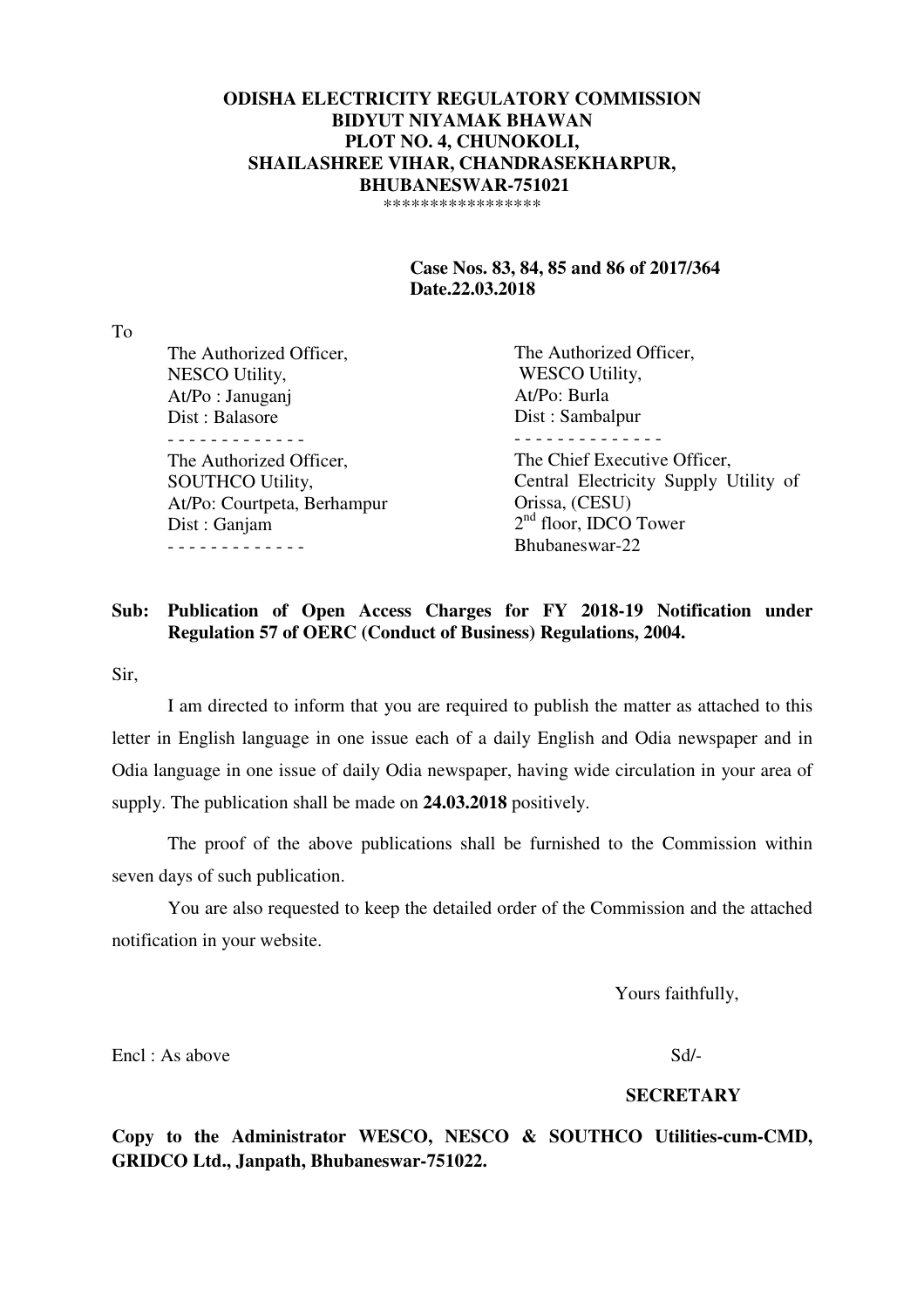

## CENTRAL ELECTRICITY SUPPLY UTILITY OF ODISHA

Regd. Office: 2nd Floor, IDCO Towers, Janpath, Bhubaneswar – 751022 Telephone-(0674)2541575, Fax-(0674)-2543125 Website: www.cescoorissa.com/www.cesuodisha.com

> **TARIFF NOTIFICATION The 22nd March, 2018**

# **Surcharge, Wheeling Charge & Transmission Charge for Open access consumer 1MW & above**

# **EFFECTIVE FROM 1st APRIL, 2018**

In exercise of the powers conferred under Sections 39,40 and 42 of the Electricity Act, 2003 read with the provisions of Chapter II of OERC (Determination of Open Access Charges) Regulations, 2006, the Odisha Electricity Regulatory Commission has passed Common order on 22.03.2018 in Case Nos. 83, 84, 85 & 86 of 2017 with regard to approval of Open Access Charges (Transmission/wheeling Charges, Surcharge and Additional Surcharge applicable to open access customers for use of Intra-state transmission/ distribution system) which shall be effective from  $1<sup>st</sup>$  April, 2018.

2. The wheeling charge and surcharge as indicated in Table below shall be applicable w.e.f. 01.04.2018.

| Surcharge, Wheeling Charge & Transmission Charge for Open access consumer |  |             |  |  |
|---------------------------------------------------------------------------|--|-------------|--|--|
|                                                                           |  | 1MW & above |  |  |

| <b>Cross Subsidy</b><br>Name of |                         | <b>Wheeling Charge</b> | <b>Transmission Charges</b> |                         |
|---------------------------------|-------------------------|------------------------|-----------------------------|-------------------------|
| the licensee                    | Surcharge (P/U)         |                        | P/U applicable to           | for Short Term Open     |
|                                 | <b>EHT</b><br><b>HT</b> |                        | <b>HT</b> consumers         | access Customer         |
|                                 |                         |                        | only                        | (applicable for HT $\&$ |
|                                 |                         |                        |                             | <b>EHT</b> consumers)   |
| <b>CESU</b>                     | 146.18                  | 97.43                  | 53.98                       | Rs. 1500/MW/day or      |
|                                 |                         |                        |                             | Rs.62.5/MWh             |
| <b>NESCO</b>                    | 128.63                  | 63.56                  | 76.75                       | Rs. 1500/MW/day or      |
| <b>Utility</b>                  |                         |                        |                             | Rs.62.5/MWh             |